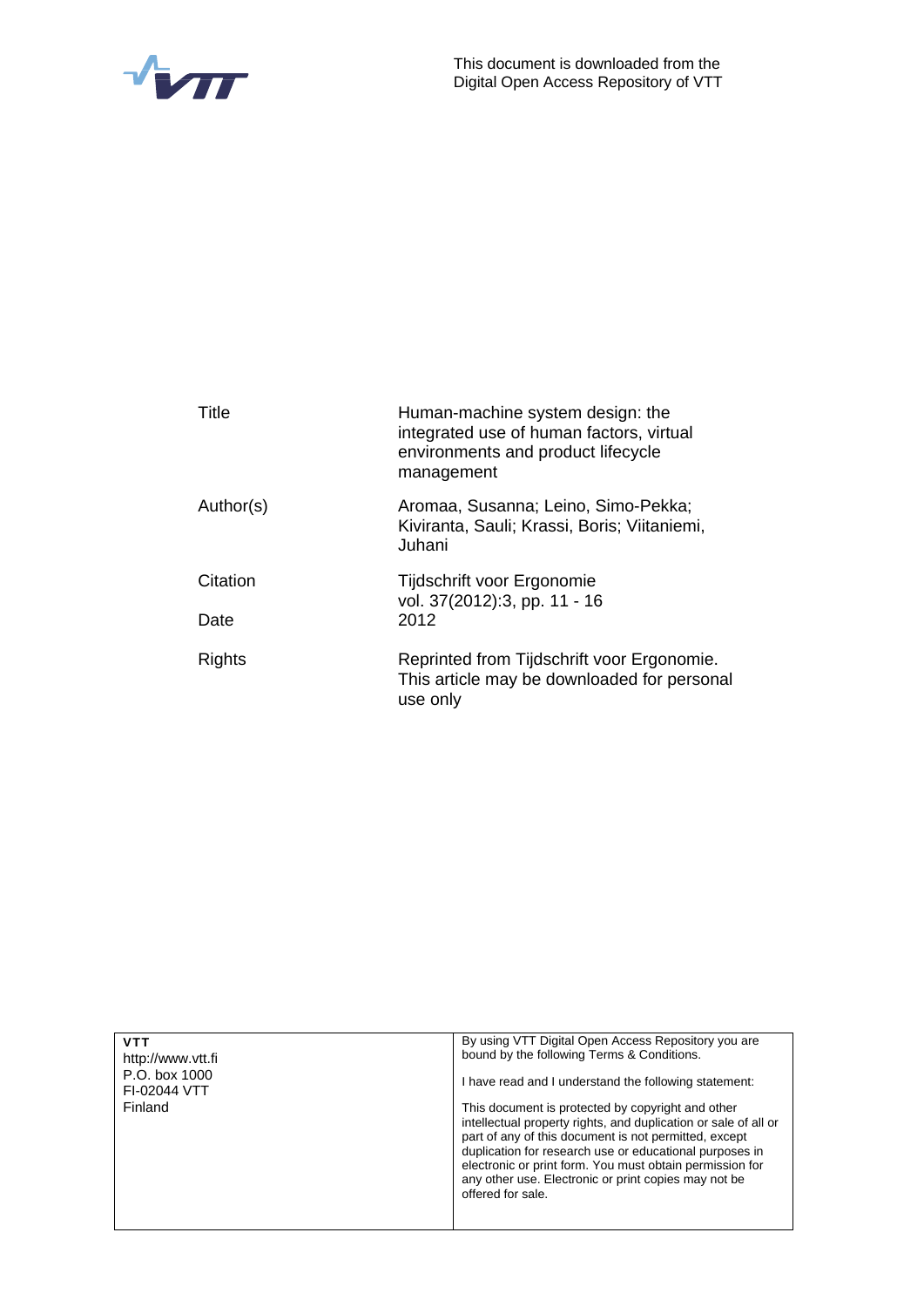

# **Human-machine system design: the integrated use of human factors, virtual environments and product lifecycle management**

Virtual environments open new possibilities for taking account of the human early in the product design. This paper provides a brief insight into the research in this area conducted by the Human–Machine Interaction and Virtual Engineering team at VTT Technical Research Centre of Finland. The paper describes the methods and approaches that are applied in case examples, leading to a number of benefits for the industry, such as faster time-to-market, better usability, and improved information sharing and knowledge creation. The vision is to design for humans in the context of human–system interaction. This vision both develops and applies the multidiscipline distributed framework and platform for the integrated use of virtual environments, human factors, and product lifecycle management.

## **S. Aromaa, S.P. Leino, S. Kiviranta, B. Krassi and J. Viitaniemi**

*Correspondence:* VTT Technical Research Centre of Finland Tekniikankatu 1 P.O. Box 1300 FI-33101 Tampere, Finland susanna.aromaa@vtt.fi

# **The Human-Machine Interaction and Virtual Engineering team – background and framework**

The Human-Machine Interaction and Virtual Engineering team (HMI-VE) at VTT Technical Research Centre of Finland investigates the problem of how to design for humans in the context of the human-machine system. The team has been working in the HMI field and has used VEs techniques since the 1990s. The team has been involved in a number of national and EU projects, together with companies in multiple domains: working machines, assembly lines, metal production, industrial robots, cranes, aerospace, shipbuilding, service providers for maintenance of trains and power plants, various software and hardware producers and developers for design, simulation and VE platforms. The HMI-VE team's core competence is based on the system approach and on the engineering framework that combines Human Factors (HF), Virtual Environments (VEs), and Product Lifecycle Management (PLM) (figure 1).

A PLM is a process of managing the entire lifecycle of a product from its conception, through design and manufacture, to service and disposal. It enables taking stakeholder involvements into account in the design process, but it also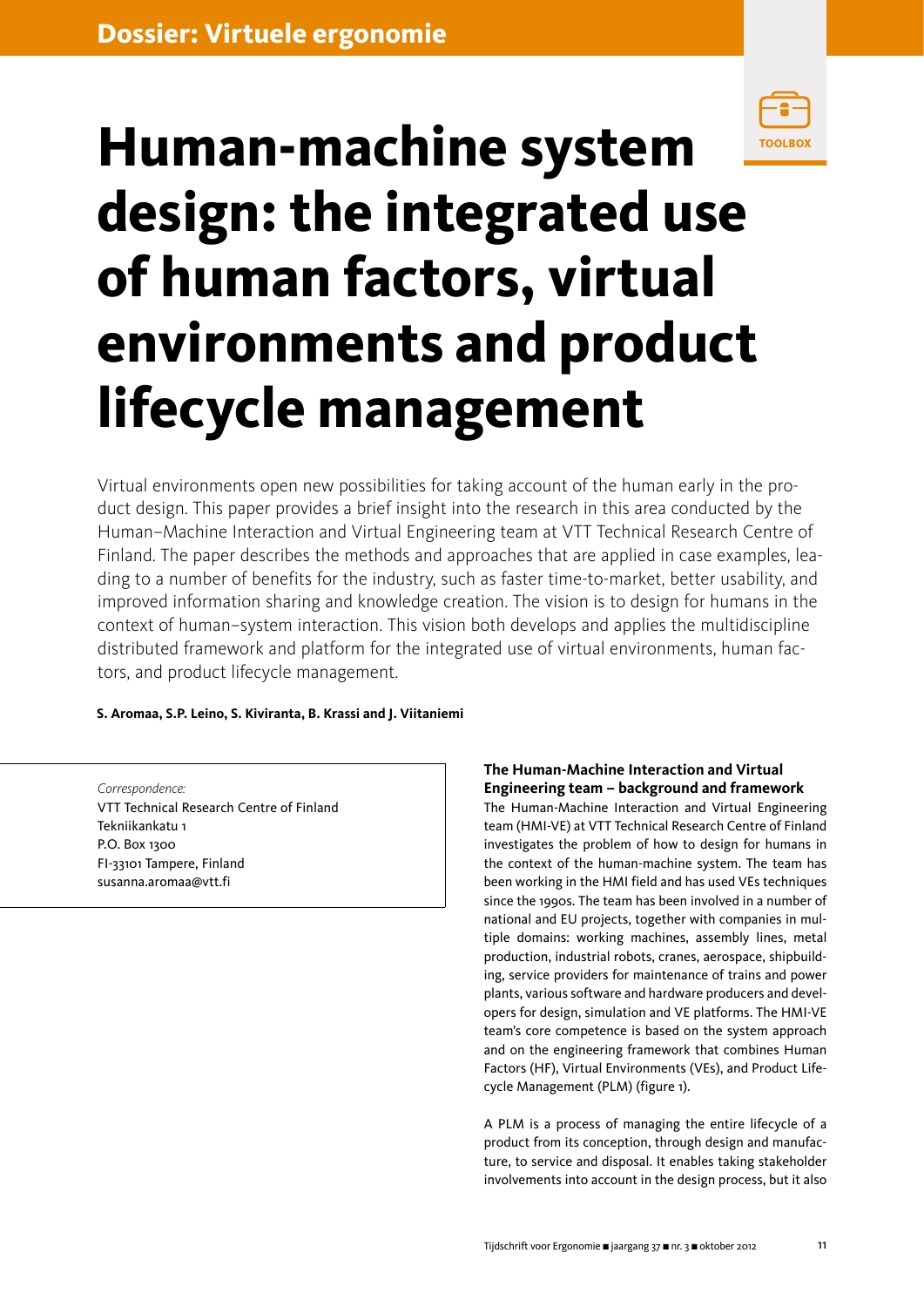

### Figure 1. The Human-Machine Interaction and Virtual Engineering team applies a combination of Human Factors (HF), Virtual Environments (VEs), and Product Lifecycle Management (PLM), and theoretical framework for solving customers' problems

provides capabilities for efficient sharing and management of product knowledge, information, and data, as well as support for system engineering processes. HF (ergonomics) is a scientific discipline concerned with the understanding of the interactions among humans and system, and the profession that applies theory, principles, data, and methods to design in order to optimize human well-being and overall system performance (IEA, 2003). Kalawsky (1993) defines VEs as synthetic sensory experiences of humans. VEs provide to the stakeholders the visual, auditory, haptic and kinaesthetic stimuli of the physical events and phenomena of the given system.

The engineering framework with PLM, HF and VEs, is used for solving customer's problems when designing humanmachine interaction. During the problem solving, also the scientific methodologies and approaches are used and continuously developed further. The methodologies and approaches are the following: (1) engineering design theory; (2) participatory design; (3) human-centred design (HCD); (4) activity theory and expansive learning; (5) organisational knowledge creation; and (6) virtual environments (VEs).

In the (1) engineering design theory (Hubka & Eder, 1988) the design demands must include the wishes of the customers and requirements of the lifecycle to make sustainable design and development. Participatory design (2) (Muller & Kuhn, 1993) and Human-Centred Design (3) (ISO 9241-210, 2010) approaches focus on the users, their needs and their requirements to solve problems. The activity theory and expansive learning (5) (Engeström, 1987) are used to identify the contradictions to be resolved. Organizational knowledge creation (6) (Nonaka & Krogh, 2009) is the process of making available and amplifying knowledge created by individuals as well as crystallizing and connecting it to an organization's knowledge system. The premises for the efficient use of (7) VEs within human–machine system design and PLM at HMI-VE are introduced by Leino and Pulkkinen (2012). The following section introduces case examples of these theories and framework used in practice.

## **Case examples**

#### Design review in virtual environments

Design reviews ensure that the design is evaluated against various sets of criteria, such as requirements, consistency, and usability during several stages of the design process. Additionally, the design reviews are efficient tools for sharing information about the product and for managing knowledge exchange. VEs have been widely used in the review meetings and VEs are particularly useful in the assessment of interaction systems used by users.

This case example describes a design review meeting which purpose was to evaluate the assembly, maintenance, safety, and structural problems, and also to discuss possible solu-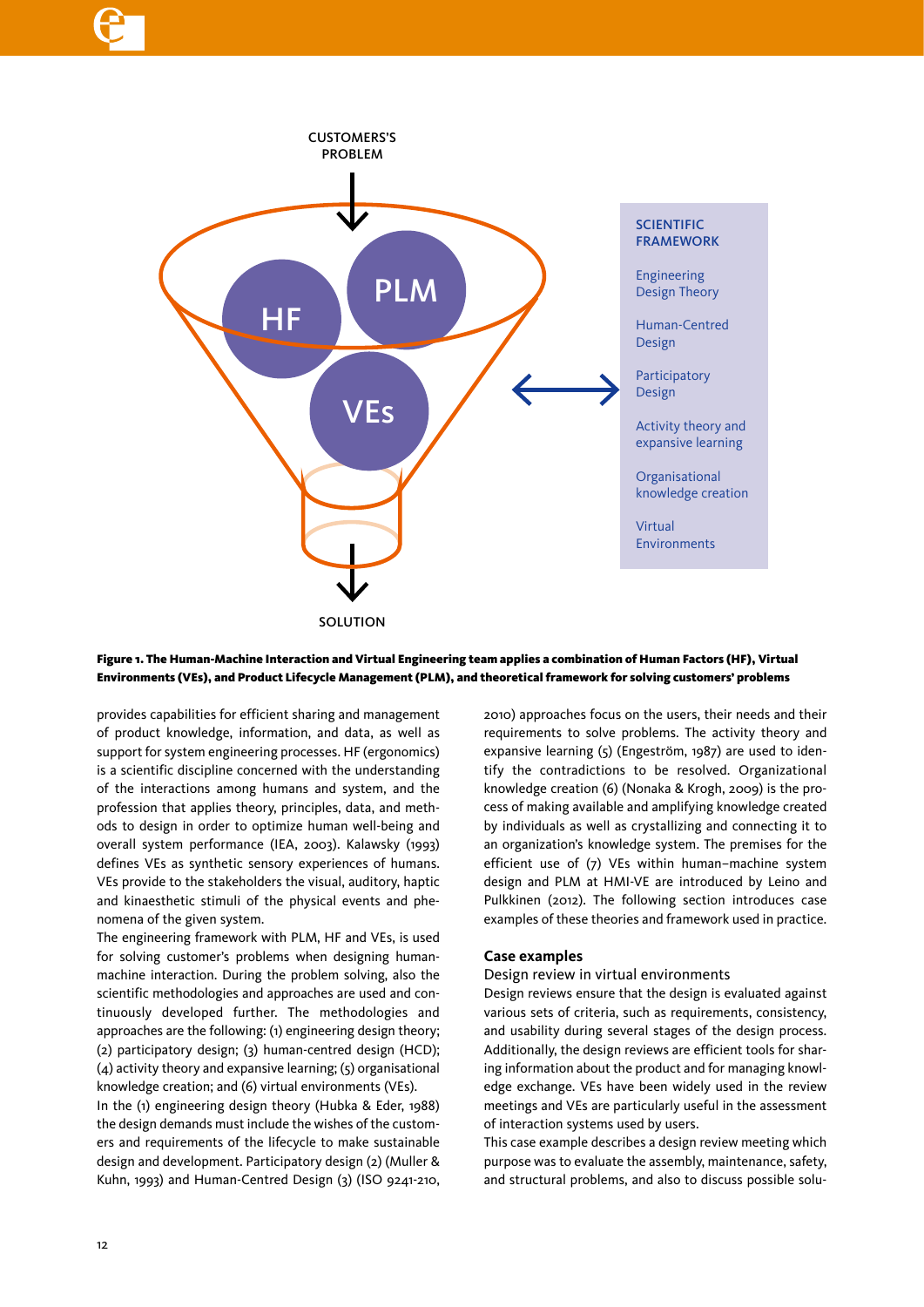

Figure 2. Engine module review meeting: user and review board (Aromaa e.a., 2012a)

tions of a forthcoming engine module. The review board consisted of an assembly worker, design engineers, a manufacturing manager, assembly foremen, product development engineers, a VE expert, HF experts, and a review meeting chairman. The VE system was used as a communication channel in which the review board was provided with an overview of the system on a power wall, to understand the design context (figure 2). Additionally, a worker was provided with a head-mounted display view to be immersed within the VEs. Each actor, the worker, and the review board had a customized view of the system that was the most natural for their purposes. The worker's point of view was also projected on the side projection screen so that the review board could perceive the situation from the worker's perspective. The meeting was recorded by taking pictures and notes during the discussions (Aromaa e.a., 2012a).

Several findings for product development were identified. Due to the findings, by changing the assembly order and adding a simple supportive structure, it was possible to give the assembly worker more working space (Aromaa e.a., 2012a).

#### Human factor evaluation development within virtual environments

For a machine operator the visibility from the cabin is important and it needs to be evaluated thorough during the design. The current operator's field of view (FOV) analysis methods in vehicle design are based on the use of the standard light-shadow bulb tests (ISO-5006, 2006) within real machines or the digital human models (DHM) in the VEs. However, the real operators are not widely employed for analysing the FOV in VEs and therefore the full potential of the visualization that VEs enables is not used (Aromaa e.a., 2012b). By involving real operators in the VEs, new ways are established to analyse the FOV that consider the task and the operator's performance. Moreover, involving operators supports the participative approach and can aid VE design reviews (Viitaniemi e.a., 2010).

There has been a test experiment (Aromaa e.a., 2012b) to evaluate and further develop the task-related dynamic FOV analysis method. The method supports the designers' need for an objective, evaluation and the numeric information from the operator's FOV for evaluating different design alternatives. Additionally it supports the decision making in VE design reviews, where the operator uses a virtual machine and the review board members discuss the design alternatives. In this experiment, the participants executed the same task with the two different cabin alternatives in the VEs. The first cabin structure was ordinary, while the second cabin structure was strengthened resulting in a stronger masking of the operator's view (figure 3).

Two values were calculated using the FOV analysis method: (1) visibility is calculated as the target object's visible pixels as a percentage of all the pixels in the operator's FOV; and (2) occlusion is calculated as the occluded (here by the cabin structure) pixels as a percentage of the visible target object's pixels in the operator's FOV. The percentage values are for a comparison of the visibility of alternative design solutions, not for an absolute value of visibility. Based on this test experiment, it wasn't yet possible to define which cabin solution had a better visibility because the results were not coherent enough between the participants. Still based on results the FOV analysis method can be regarded as promising, although further investigation is needed (Aromaa e.a., 2012b).

#### Manual work support in ManuVAR

ManuVAR was the VTT-coordinated EU research and development project (ManuVAR, 2012; Krassi e.a., 2010). It focused on high-value high-knowledge manual work that cannot be offshored or automated because it constitutes the core of



Figure 3. On the left side is virtual environment test setup for the crane operator. On the right side is the operator's FOV which is fixed to 100° for the horizontal angle, 35° for the top angle and 50° for the bottom angle (Aromaa e.a., 2012a)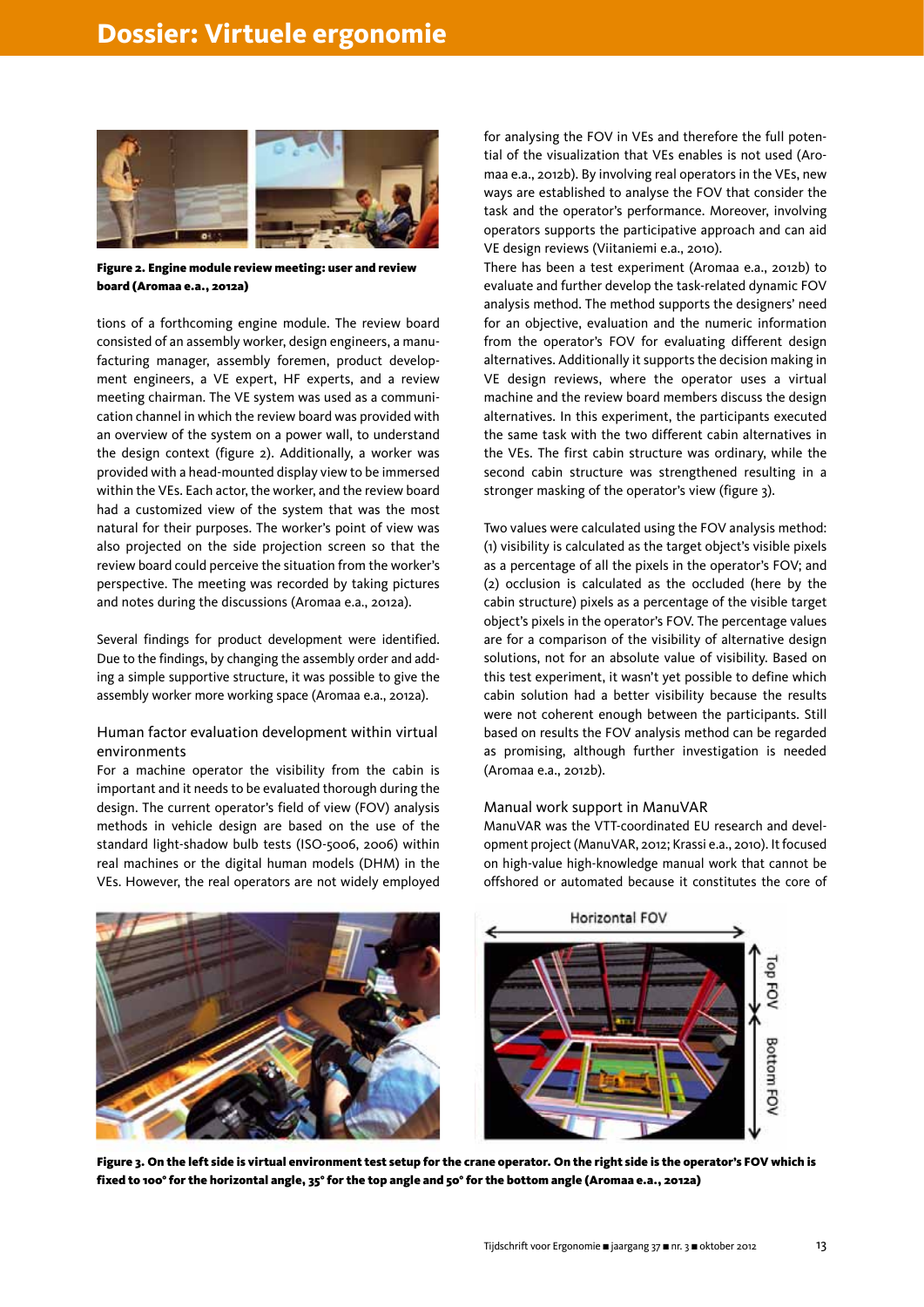

#### Figure 4. ManuVAR PLM model (source: ManuVAR consortium)

the business operation. ManuVAR developed a prototype solution combining PLM, virtual reality (VR) and augmented reality (AR) techniques and HF methods, and demonstrated its business potential in several industrial sectors: spacecraft assembly, assembly lines in small and medium enterprises, the maintenance of trains, training for power plant maintenance, and heavy machinery productization. The HF-VE framework of ManuVAR comprises two main results.

First, a grouping of HF methods for manual work support was proposed (Aromaa e.a., 2010). It is based on analogies with organisational knowledge creation (four modalities: internalization, externalization, socialization, and combination) and the cybernetic system (four main elements: input, plant, output, feedback and controller). The groups are as follows:

- workplace design (in analogy to 'plant', 'socialisation/ combination'), e.g. hierarchical task analysis;
- instruction delivery (in analogy to 'input', 'internalisation'), e.g., reinforcement techniques, contextualization of instructions;
- ergonomics evaluation (in analogy to 'output/feedback', 'externalisation'), e.g. rapid upper limb assessment - RULA;
- training/learning (in analogy to 'feedback/controller'), example method: precision teaching.

While there are a lot of HF methods, the proposed grouping helps to make a knowledgeable decision in a given industrial situation on what type of support tools are required, and then to choose a particular method within a group.

Second is the ManuVAR PLM model and concept of bidirectional communication through the lifecycle (Krassi e.a., 2010), as in figure 4. Bi-directional communication throughout the system lifecycle is accomplished by means of the virtual model (VM). The VM acts as a communication mediator - a single systemic access point to the variety of PLM repositories (data, information, models) for all users in the lifecycle - which is accessed as an integral system by virtual experiments. Several actors (a worker, a designer, and a human-factors expert), located at different stages of the lifecycle (outer layer), communicate offline or online with each other via the VM (centre). Each actor has a customised view of the shared virtual model (Kiviranta e.a., 2010). As soon as one actor affects the virtual model, all the other actors are able to perceive the result. Compared to process-driven communication in a chain, this communication is more agile and it allows easier change management and synchronisation among multiple actors.

ManuVAR implemented and tested four application tools (figure 5), which could be further specialized with new elements and combined with each other on the basis of the VM to provide a solution to a given customer problem.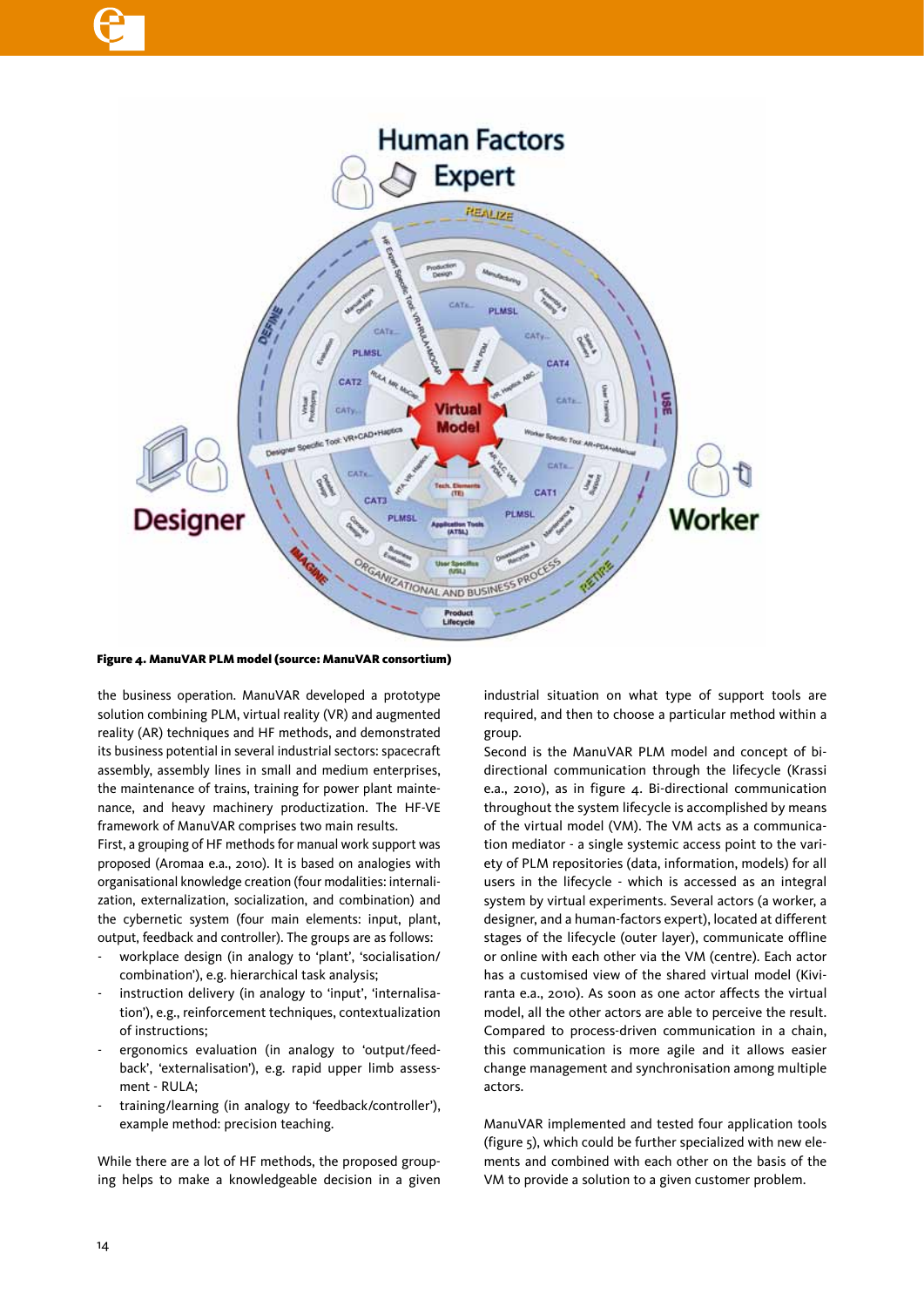

Figure 5. The first tool (top left) provides real time contextualized work instructions with the use of AR. The second tool (top right) implements a real time physical ergonomic analysis with a motion capture system and it also allows an ergonomic specialist to handle the evaluation process. The third tool (bottom left) supports task planning and procedure validation in a VE by the designers and ergonomic specialists. The resulting tasks can be fed into the first tool for the instruction delivery. The fourth tool (bottom right) utilises a haptic device in a VE to support motor skill training in accordance with the precision teaching method

## **Illustration of the benefits of virtual environments for industry**

From many years of experience with the use of VEs within industry, it has become clear that, although there are benefits to the use of VEs, it is really difficult to formulate these benefits in terms of cost, time, or effort. There was a study, presented in Aromaa e.a., (2012a), to classify the benefits of the use of VEs in design reviews and to describe the relation between benefits. In this study, questionnaires and observations were used to collect the benefits that emerged. As a result, a feature-benefit (F-B) pyramid was made (figure 6) to illustrate the classification of features and benefits in three different categories based on the findings: (1) VEs, (2) design, and (3) business. Additionally, the pyramid visualises the differences and dependencies between the features and the benefits.

Classification and categorisation of the benefits are important for industry, regarding the use of VE techniques in design reviews, especially to clarify their meaning in the human system context (use, assembly, and maintenance). The F-B pyramid can support companies' investment decisions regarding new technologies, implementation of technologies, or use of existing VEs more straight-forward. In particular, companies that operate in areas related to human-machine interaction, such as the automobile or machine industry, can benefit from the presented F-B pyramid (Aromaa e.a., 2012a).

#### **Future work**

There are many challenges to tackle with the use of VEs in design for humans in the human-machine system context due to limited characteristics of the existing virtual reality technologies. This can cause inconvenience in use such as simulation sickness and invalidate HF evaluations due to the lack of natural feel of products. Additionally, machinery companies are starting to invest in their own VEs, so it is important to consider how to use VEs efficiently and as a part of the companies' practices. Here, information and



Figure 6. Feature-benefit (F-B) pyramid illustrating the differences and relations between features and benefits in the case studies (Aromaa e.a., 2012a)